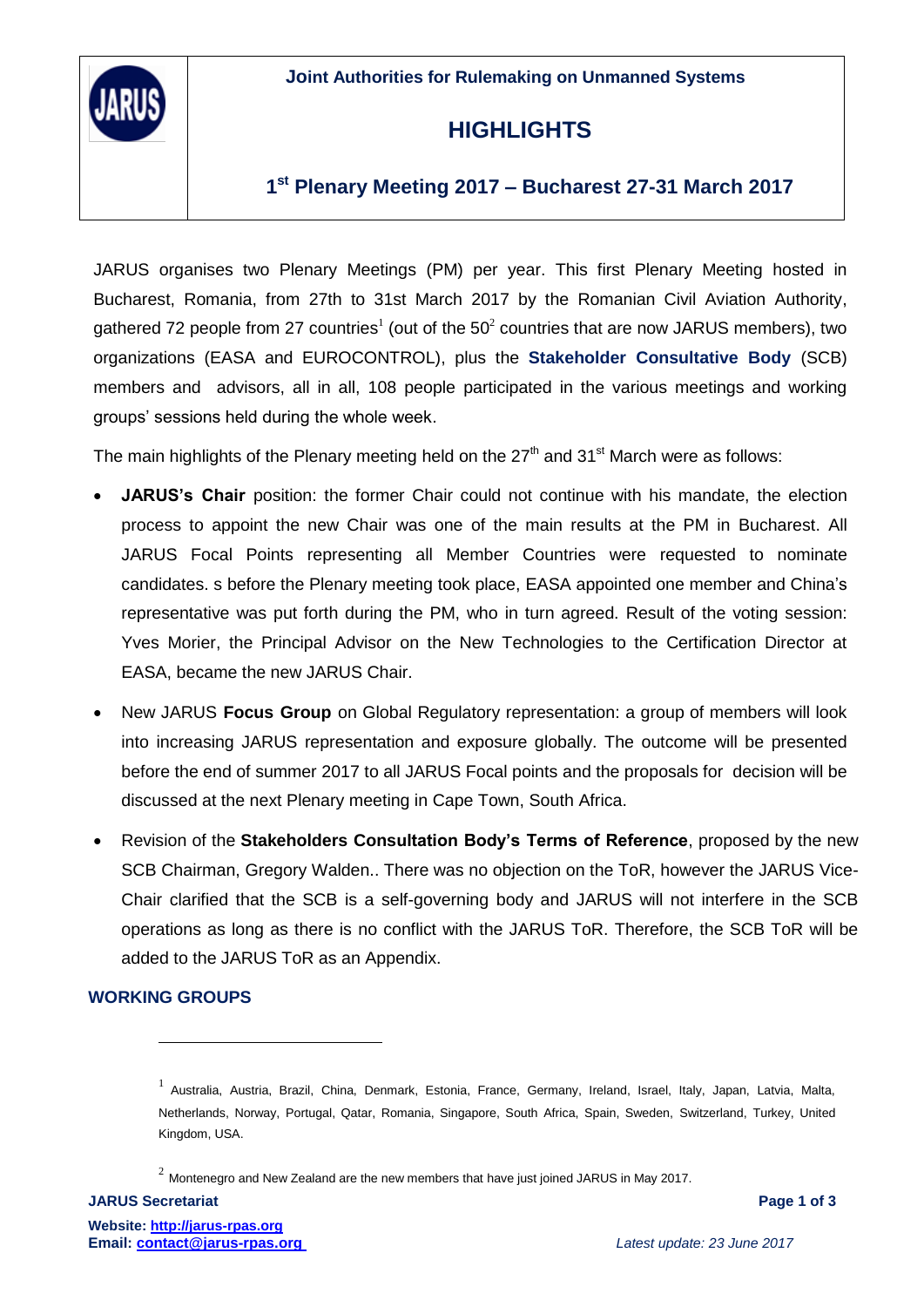

# **HIGHLIGHTS**

### **1 st Plenary Meeting 2017 – Bucharest 27-31 March 2017**

The following Working Groups (WGs) met to further progress with the ongoing tasks:

### **WG-1: Flight Crew Licencing**

o JARU-doc-10, "JARUS Flight Crew Licensing Guidance Material" document, was ready for publication after having been through the internal and external consultation process. The Plenary Team approved the publication of the document. [\(Published](../../jsanchez/AppData/Local/Microsoft/Windows/Temporary%20Internet%20Files/Content.Outlook/MR3OOWOI/JARUS%20organises%20two%20Plenary%20Meetings%20per%20year.%20This%20first%20Plenary%20Meeting%20hosted%20in%20Bucharest,%20Romania,%20from%2027th%20to%2031st%20March%202017%20by%20the%20Romanian%20Civil%20Aviation%20Authority%20gathered%2072%20people%20from%2027%20countries’%20members%20%20plus%20two%20organizations,%20EASA%20and%20EUROCONTROL,%20plus%20the%20Stakeholder%20Consultative%20Body%20(SCB)%20members%20and%20countries%20advisors,%20all%20in%20all,%20108%20people%20participated%20in%20the%20various%20meetings%20and%20working%20groups’%20sessions%20held%20during%20the%20whole%20week) the 11<sup>th</sup> March 2017

### **WG-2 Operations**

o The Working Group rapporteurs proposed to the Plenary Team to approve the JARUS OPS (Operations) subpart Cat A for Internal Consultation. Following the JARUS process, once comments are gathered, the document will be published for external consultation and the JARUS stakeholders invited to provide inputs.

#### **WG-3 Airworthiness**

o New task: the development of the CS-UAS (Certification specifications for Unmanned Aeroplane Systems) as a set of design independent objective requirements. It is meant to be used for a risk based certification where the approved operational scenarios and technical and operational requirement were part of the TC/OL-TC (Type Certificate/Operational Limited).

#### **WG-4 Detect and Avoid**

- o Draft of VLL CONOPS (Very Low Level Concept of Operations) has been put on hold due to a change in the priorities within JARUS. WG 4 is working on versions 1 and 2 with regards to the Detect and Avoid capabilities for Cat A and Cat B a per SORA's tool (Specific Operations Risk Assessment).
- **WG-5 Command Control & Communications**
	- o The Working Group leader has resigned from his position. A new leader and coleader (Daniel Cobo of EASA and Sergiu Dumitrescu of CAA Romania) were nominated by the Plenary Team. The objectives of the WG 5 are to establish performance requirements and concepts for C2 and ATC COM systems and support other JARUS WGs.

#### **WG-6 Safety and Risk Management**

 $\circ$  The group is working on different standard scenarios for SORA. The SORA document was ready to be submitted to the Plenary Team for approval to be published in the

#### **JARUS Secretariat Page 2 of 3**